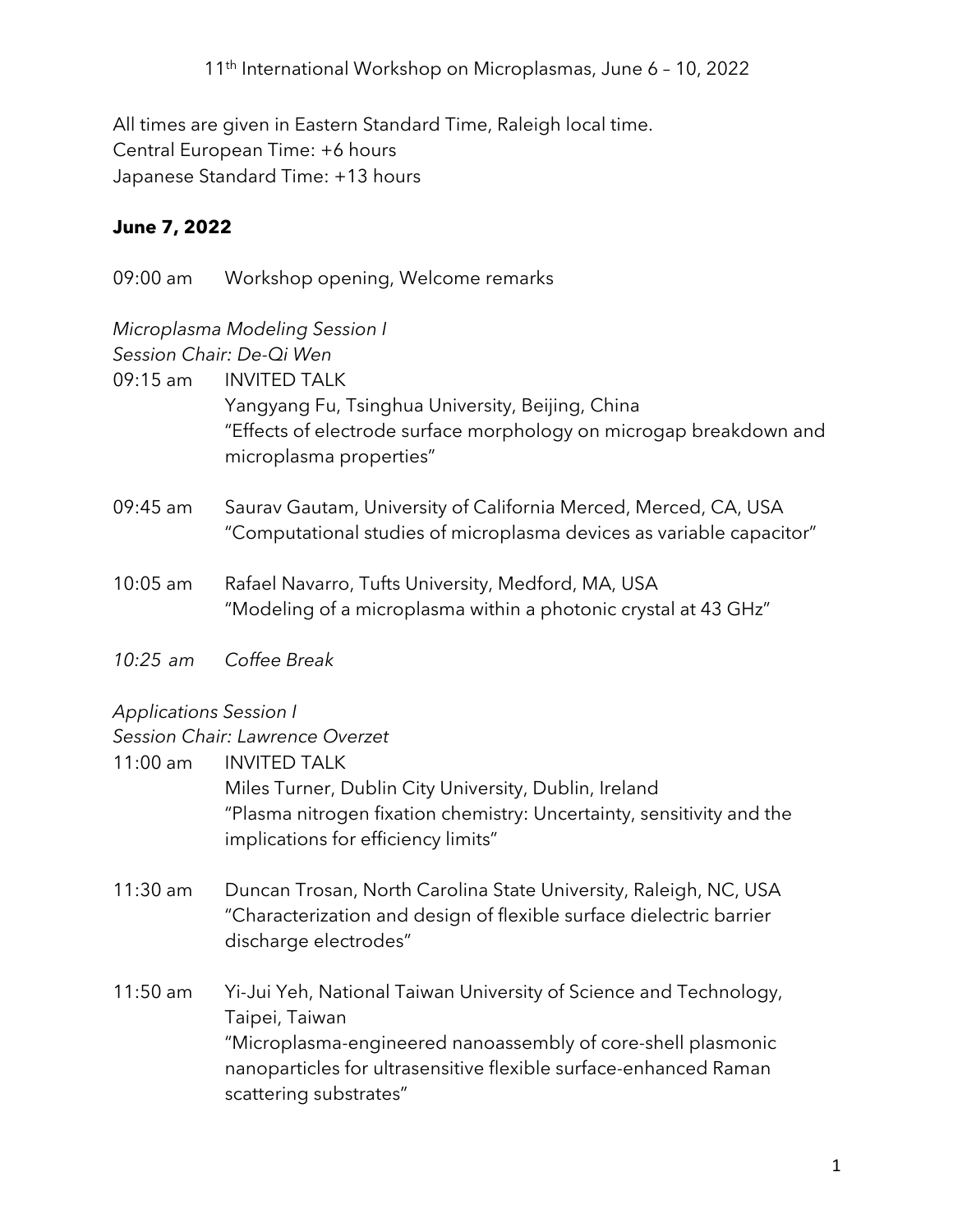### *12:10 pm Lunch Break*

# *Plasmas in Liquids and Bubbles Session*

*Session Chair: Torsten Gerling*

| $01:30 \text{ pm}$ | <b>INVITED TALK</b><br>Sophia Gershman, Princeton Plasma Physics Laboratory, NJ, USA<br>"Electrical discharges in gater with gas bubbles: a timescale approach"                                                          |
|--------------------|--------------------------------------------------------------------------------------------------------------------------------------------------------------------------------------------------------------------------|
| $02:00 \text{ pm}$ | Katharina Grosse, Ruhr Universität Bochum, Germany<br>"Ignition and propagation of nanosecond pulsed plasmas in water with<br>different polarities"                                                                      |
| $02:20 \text{ pm}$ | Petr Bilek, Institute of Plasma Physics of the Czech Academy of Sciences,<br>Prague, Czech Republic<br>"Recent results on nanosecond discharge in liquid water - signatures of<br>direct and bubble-assisted mechanisms" |
| $02:40 \text{ pm}$ | Daniel Martin, University of Notre Dame, Notre Dame, IN, USA<br>"The Formation of Solvated Electrons in Anodic Plasma-Liquid Systems"                                                                                    |
| $03:00 \text{ pm}$ | Naveen Pillai, North Carolina State University, Raleigh, NC, USA<br>"Interdisciplinary Multiphysics: Using Interface-Resolved Direct                                                                                     |

- Numerical Simulation to Inform Plasma Streamer Modeling"
- *03:20 pm Coffee Break*
- 03:30 pm Poster Session Poster Pitches & Breakout Sessions

Tyler Wong, Seton Hall University, South Orange, NJ "Thermocatalytic Plasma-Assisted Dry Reforming of Methane Over Heterogeneous Ni/Al<sub>2</sub>O<sub>3</sub> catalyst"

Nicholas Sponsel, North Carolina State University, Raleigh, NC, USA "Influence of Submerged Bubble Proximity on Electric Field in Water"

Tatsuru Shirafuji, Osaka Metropolitan University, Osaka, Japan "Surface-launched Plasma Bullets"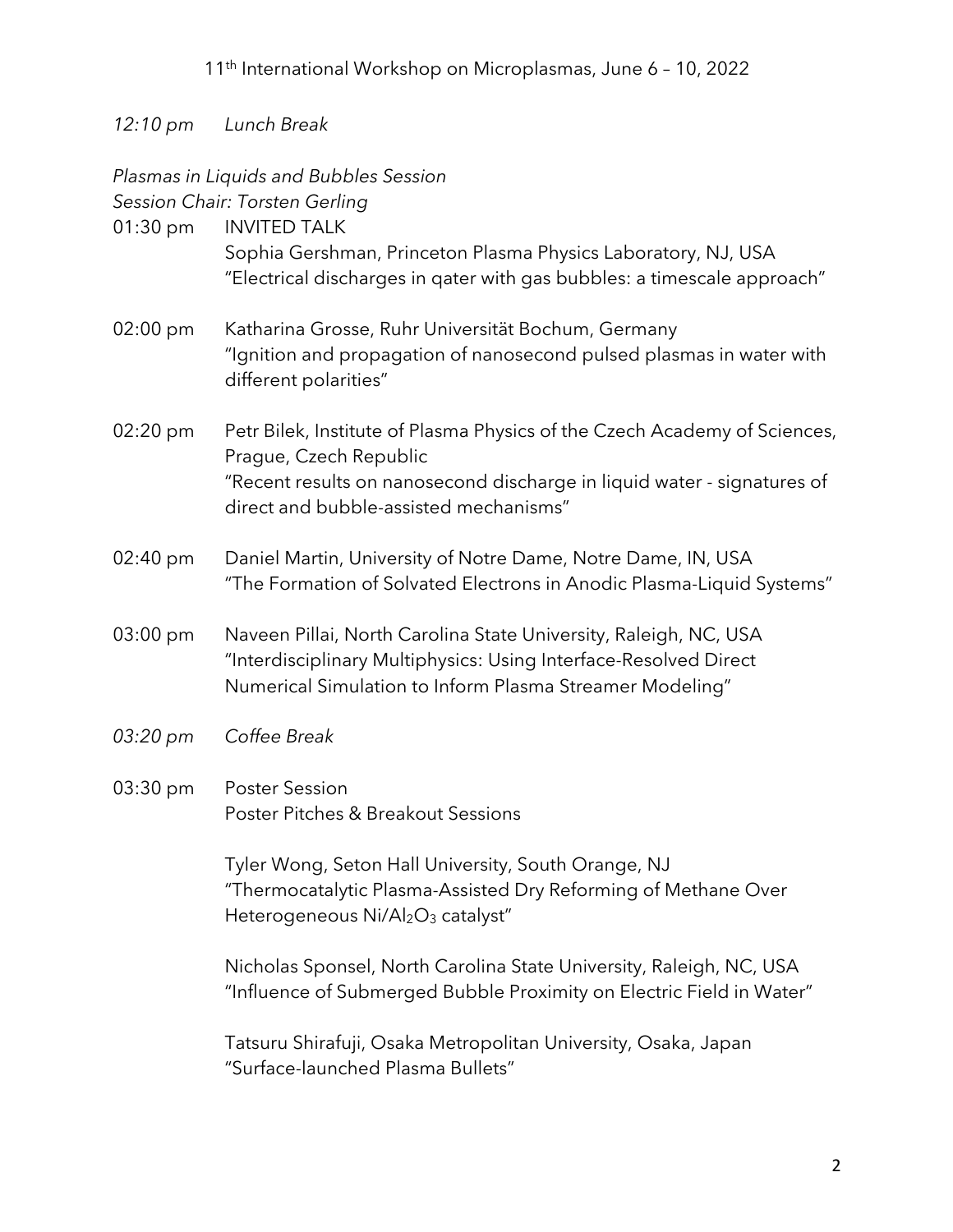Osamu Sakai, The University of Shiga Prefecture, Hikone, Shiga, Japan "Maze-Solving Visualized by Log-Path Microchannel Plasmas and Reproduced in Reinforced-Learning Model"

Hayata Kanda, Seikei University, Tokyo, Japan "Numerical modeling on apoptosis induction by low-temperature plasma"

Duarte Goncalves, Universidade de Lisboa, Portugal; Université Paris-Saclay, Orsay, France "Simulations of atmospheric-pressure micro-plasma jets flows using SPARK"

Chihiro Takazawa, Seikei University, Tokyo, Japan "Numerical modeling on the dynamic behavior of immune cells"

Arisane Shinke, Seikei University, Tokyo, Japan "Complex network analysis of low-temperature plasma chemistry"

Kiara Webster, Seton Hall University, South Orange, NJ, USA "Investigating the Effect of Low Temperature Atmospheric Pressure Plasma Jets on the Cold Hardiness of Sweet Basil"

06:00 pm Adjourn

#### **June 8, 2022**

*Applications Session II*

*Session Chair: Tsuyohito Ito*

09:00 am INVITED TALK

Nozomi Takeuchi, Tokyo Institute of Technology, Tokyo, Japan "Plasma-ozone combined advanced oxidation process for decomposition of persistent organic compounds"

09:30 am Kristaq Gazeli, Université Paris-Saclay, Orsay, France; Université Sorbonne Paris-Nord, Villetaneuse, France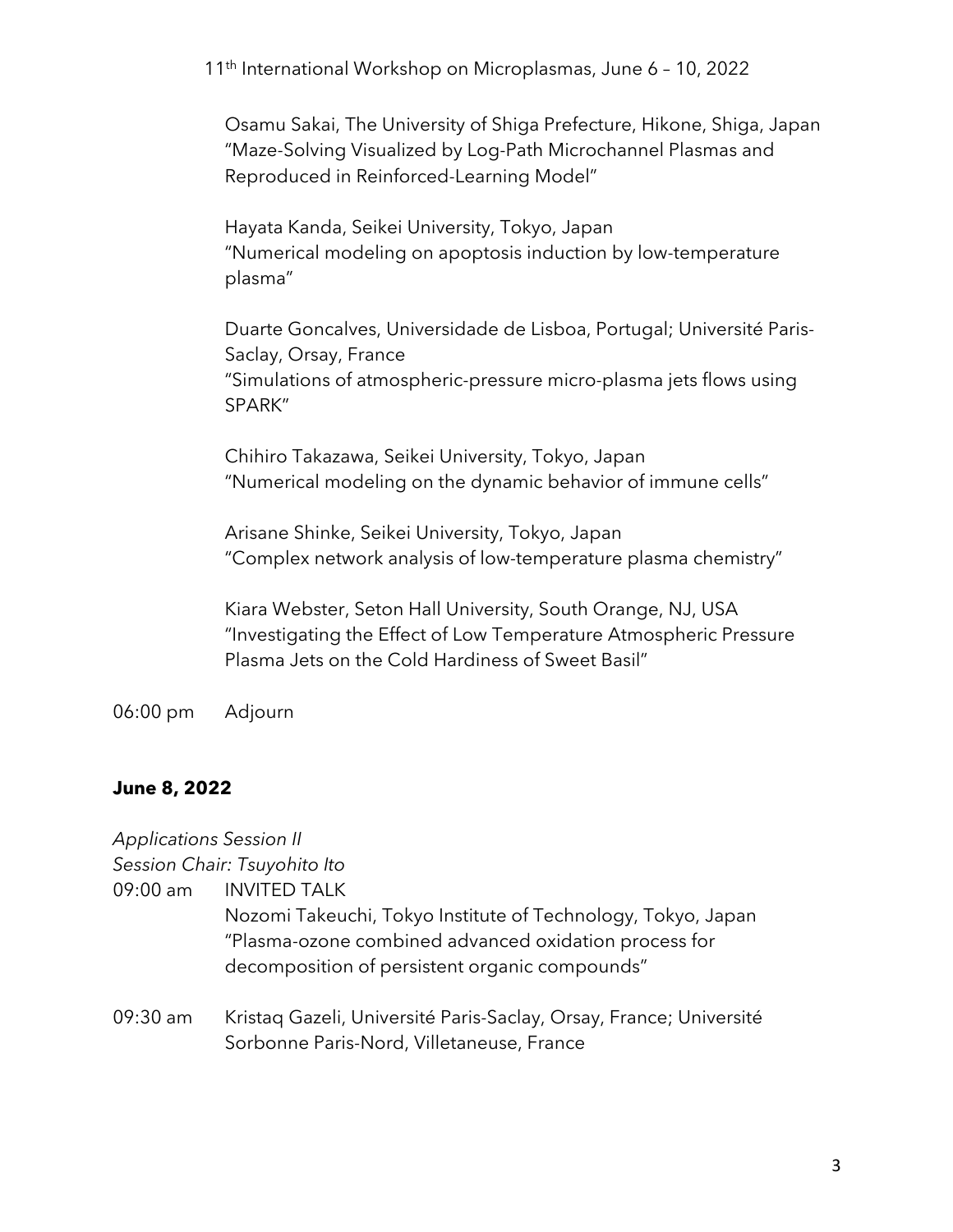"Experimental investigation of a ns-pulsed Ar plasma jet for the fast desorption of weakly volatile organic compounds deposited on glass substrates at variable electric potential"

- 09:50 am Sung-Jin Park, Eden Park Illumination, Inc., Champaign, IL, USA; University of Illinois at Urbana-Champaign, IL, USA "Far UV-C microcavity plasma lights for inactivating airborne pathogens in occupied spaces"
- *10:10 am Coffee Break*

#### *Applications Session III*

*Session Chair: Nozomi Takeuchi*

- 11:00 am Ren-Jie Weng, National Taiwan University of Science and Technology, Taipei, Taiwan "Microplasma-enabled synthesis of graphene quantum dots from plastics"
- 11:20 am Yi-Jui Yeh, National Taiwan University of Science and Technology, Taipei, Taiwan "Microplasma assisted and One-step fabricated Silver/Nitrogen doped graphene quantum dot (NGQD) nanohybrids for enhance Raman detection"
- 11:40 am Darwin Kurniawan, National Taiwan University of Science and Technology, Taipei, Taiwan "Microplasma-Reinforced Fabrication of Crosslinked Nitrogen-Doped Graphene Quantum Dot Sponges for Environmental Water Purification Applications"

## **June 9, 2022**

*Applications Session IV*

*Session Chair: Yangyang Fu*

09:00 am INVITED TALK

Tsuyohito Ito, The University of Tokyo, Kashiwa, Chiba, Japan; National Institute of Advanced Industrial Science and Technology (AIST), Kashiwa, Chiba, Japan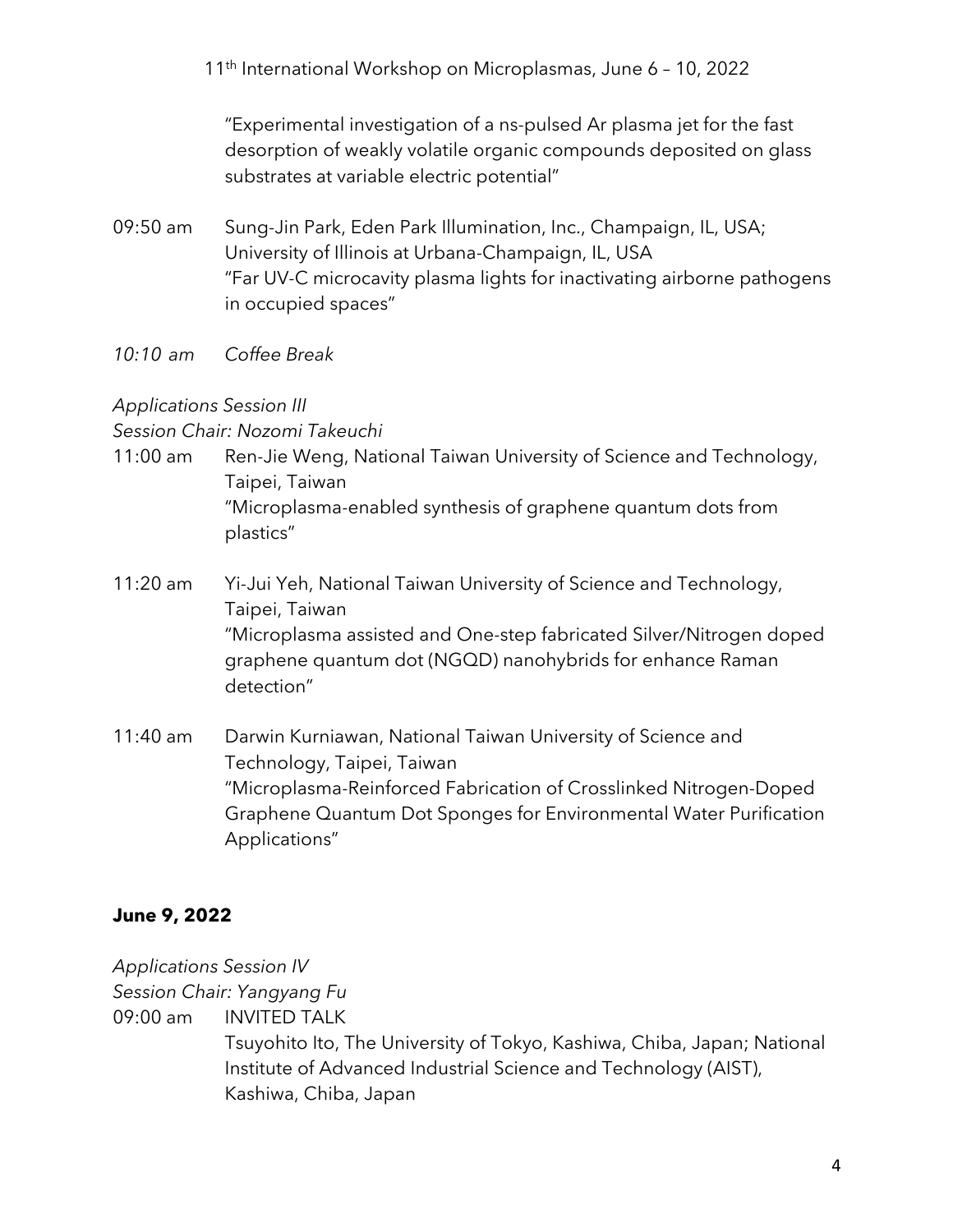"Plasma-assisted materials processing with inkjet droplets"

- 09:30 am Laura Barillas, Leibniz Institute for Plasma Science and Technology (INP); ZIK plasmatis, Greifswald, Germany "SurfAP3® – Direct Writing Micro Plasma Printing for Localized Surface Modification of Biosensors and Microfluidic Devices"
- 09:50 am Lars Bröcker, TU Braunschweig, Germany "Plasma polymerization with single-filament DBDs at atmospheric pressure: The role of ions"
- *10:10 am Coffee Break*

*Diagnostics of Microplasmas Session I*

*Session Chair: Jean-Pierre van Helden*

- 11:00 am INVITED TALK Sylvain Iséni, GREMI, Université d'Orléans, France "Advances in optical diagnostics of Microplasmas: imaging and spectroscopy"
- 11:30 am Torsten Gerling, ZIK plasmatis, Leibniz Institute for Plasma Science and Technology (INP), Greifswald, Germany "Fast framing imaging of the kINPen science onto a surface – transient spark formation and subsequent guided streamer pathways"
- 11:50 am Alice Remigy, Université Sorbonne Paris Nord, Villetaneuse, France "Atomic nitrogen spatial profile in three different MHCD configurations"

*12:00 pm Lunch Break*

*Plasma Sources and Equipment for Microplasma Generation Session Session Chair: Rémi Dussart*

- 01:30 pm INVITED TALK David Go, University of Notre Dame, IN, USA "Using non-thermal plasmas to direct chemistry at solid and liquid interfaces"
- 02:00 pm Elene Kouadou, GREMI, Université d'Orléans, France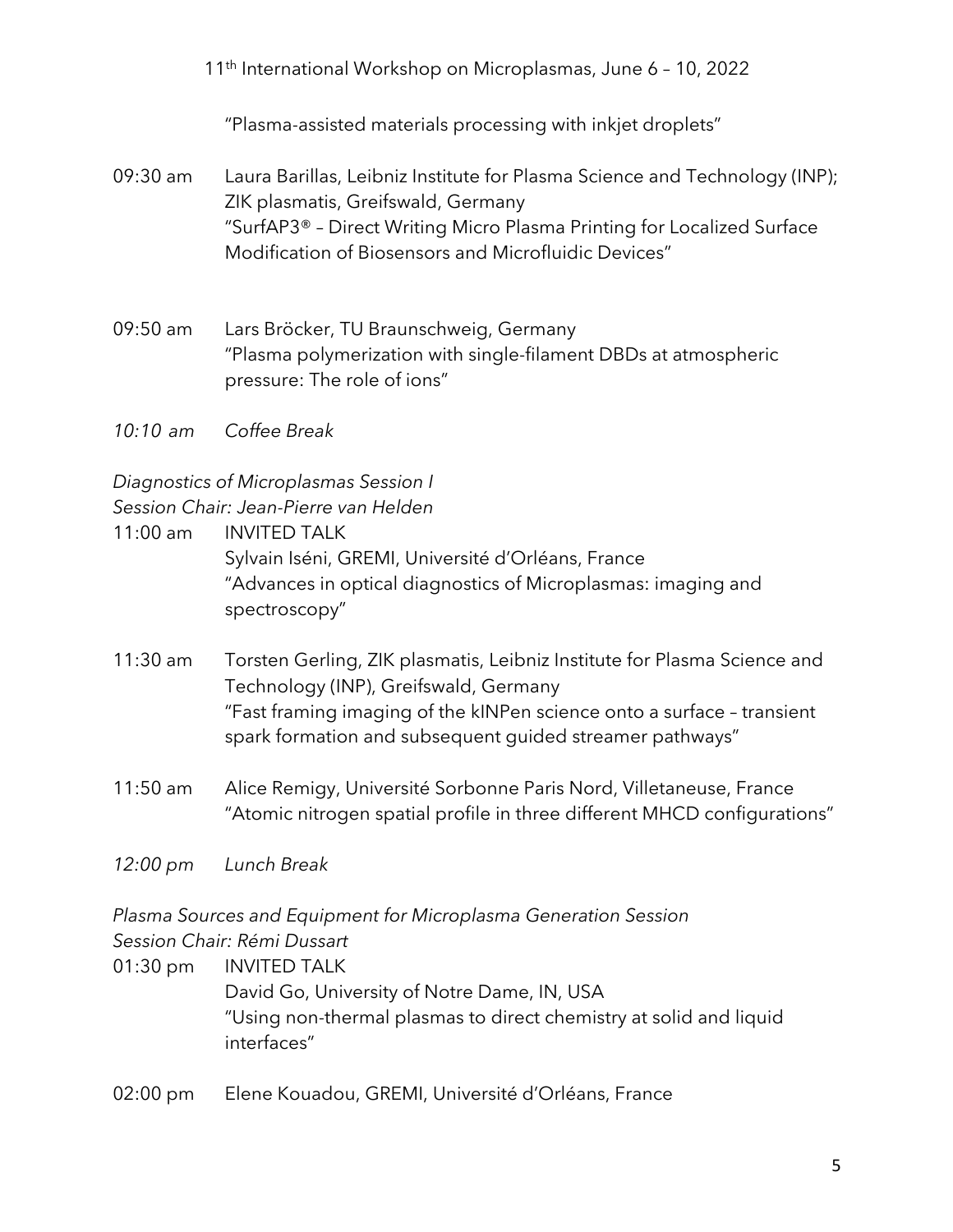"Fabrication process and characterization of through silicon-based microplasma reactors

- 02:20 pm Abbas Semnani, The University of Toledo, OH, USA "A high-Q microwave resonator-based high-efficiency atmospheric microplasma jet"
- 02:40 pm Jinyu Yang, University of Notre Dame, IN, USA "Triple Junction-Enhanced Thermally Induced Gas Discharges Using Pyroelectric Crystals
- 03:00 pm Shivam Patel, University of Texas at Dallas, TX, USA "Effects of TiO<sub>2</sub>, ZnO, and SrTiO<sub>3</sub> on DBD plasmas through  $N_2/O_2$  and  $N_2/O_2/CH_4''$
- *03:20 pm Coffee Break*

#### *Microplasma Modeling Session II*

*Session Chair: Jose Lopez* 

04:00 pm INVITED TALK

De-Qi Wen, Michigan State University, East Lansing, MI, USA "Microscale microwave argon discharges: global model and particle-incell simulations"

- 04:30 pm Venkattarama Ayyaswamy, University of California Merced, CA, USA "An overview of plasma modeling capabilities in SOMAFOAM using dielectric barrier discharges as a case study"
- 04:50 pm Jose Alfredo Millan, University of California Merced, CA, USA "Characterization of Helium and Argon Plasmas Under Different Operational Waveform Regimes Operating at Atmospheric Pressure at Radio Frequency"
- 05:10 pm Tomoyuki Murakami, Seikei University, Tokyo, Japan "Numerical modeling of the intra- and intercellular behavior influenced by cold atmospheric plasmas"

#### 05:30 pm Tomoyuki Murakami, Seikei University, Tokyo, Japan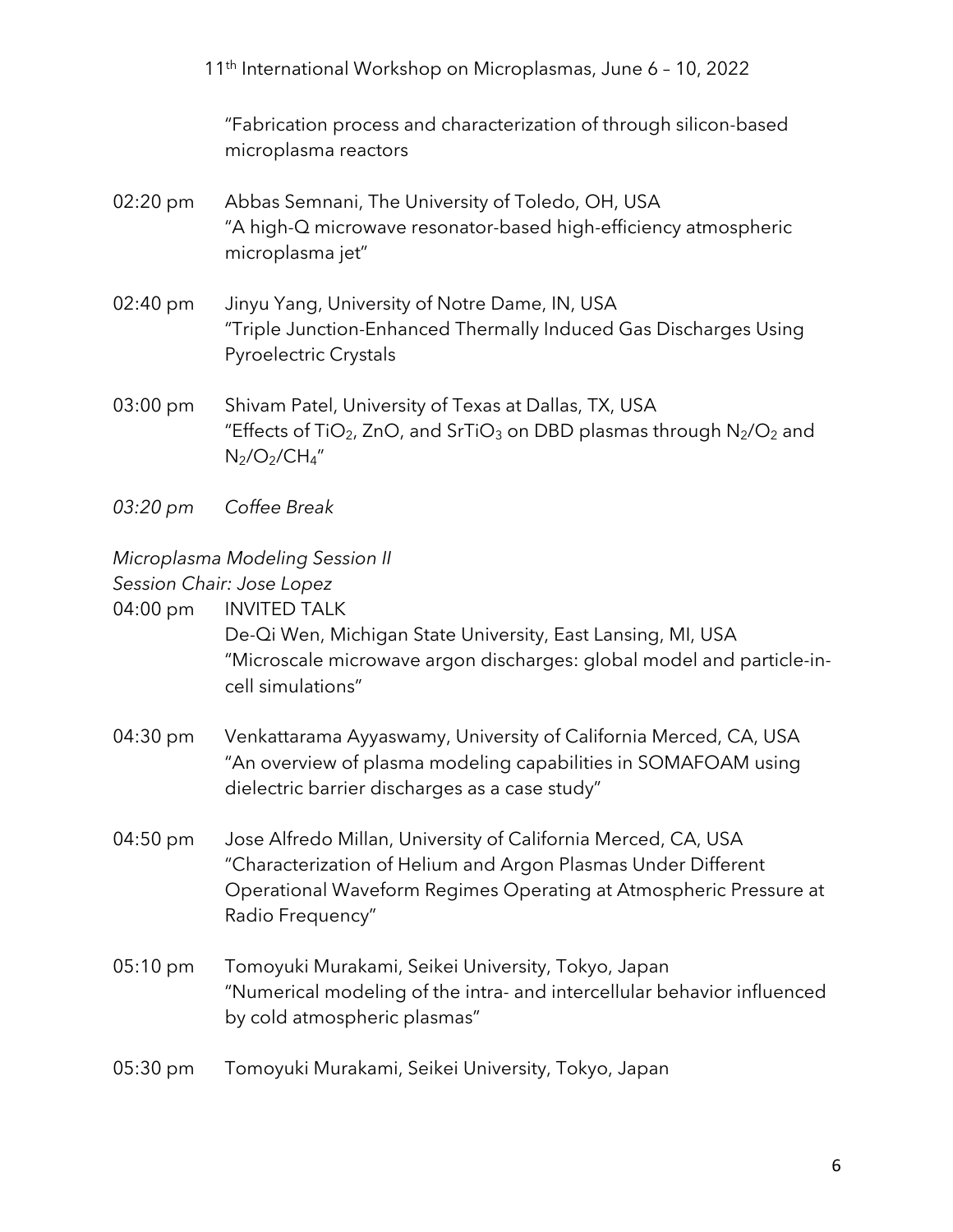"Numerical modeling of the chemical effects of plasma-induced reactive species on air-saturated saline solution

05:50 pm Adjourn

#### **June 10, 2022**

# *Diagnostics of Microplasmas Session II Session Chair: Osamu Sakai* 09:00 am INVITED TALK Jean-Pierre van Helden, Leibniz Institute for Plasma Science and Technology (INP), Greifswald, Germany "Cavity ring-down spectroscopy of the spatial distribution of species in a cold atmospheric pressure plasma jet" 09:30 am Xi-Ming Zhu, Harbin Institute of Technology, Harbin, China "Optical diagnostics of micro-thrusters: spatial and temporal behaviour of the plasma" 09:50 am Tomoki Kuroda, The University of Tokyo, Kashiwa, Chiba, Japan "Dielectric barrier discharge at low voltage using carbon nanotube electrodes in high density nitrogen including supercritical fluids and liquids"

*10:10 am Coffee Break*

*Diagnostics of Microplasmas Session III Session Chair: David Go*

- 11:00 am INVITED TALK Stephan Reuter, Polytechnique Montreal, Canada "Laser Spectroscopy of Plasmas"
- 11:30 am Duarte Gonçalves, Universidade de Lisboa, Portugal; Université Paris-Saclay, Orsay, France "Spatio-temporal density of Ar(1s5) in a co-axial atmospheric-pressure micro-plasma jet"
- 11:50 am João Santos Sousa, Université Paris-Saclay, Orsay, France